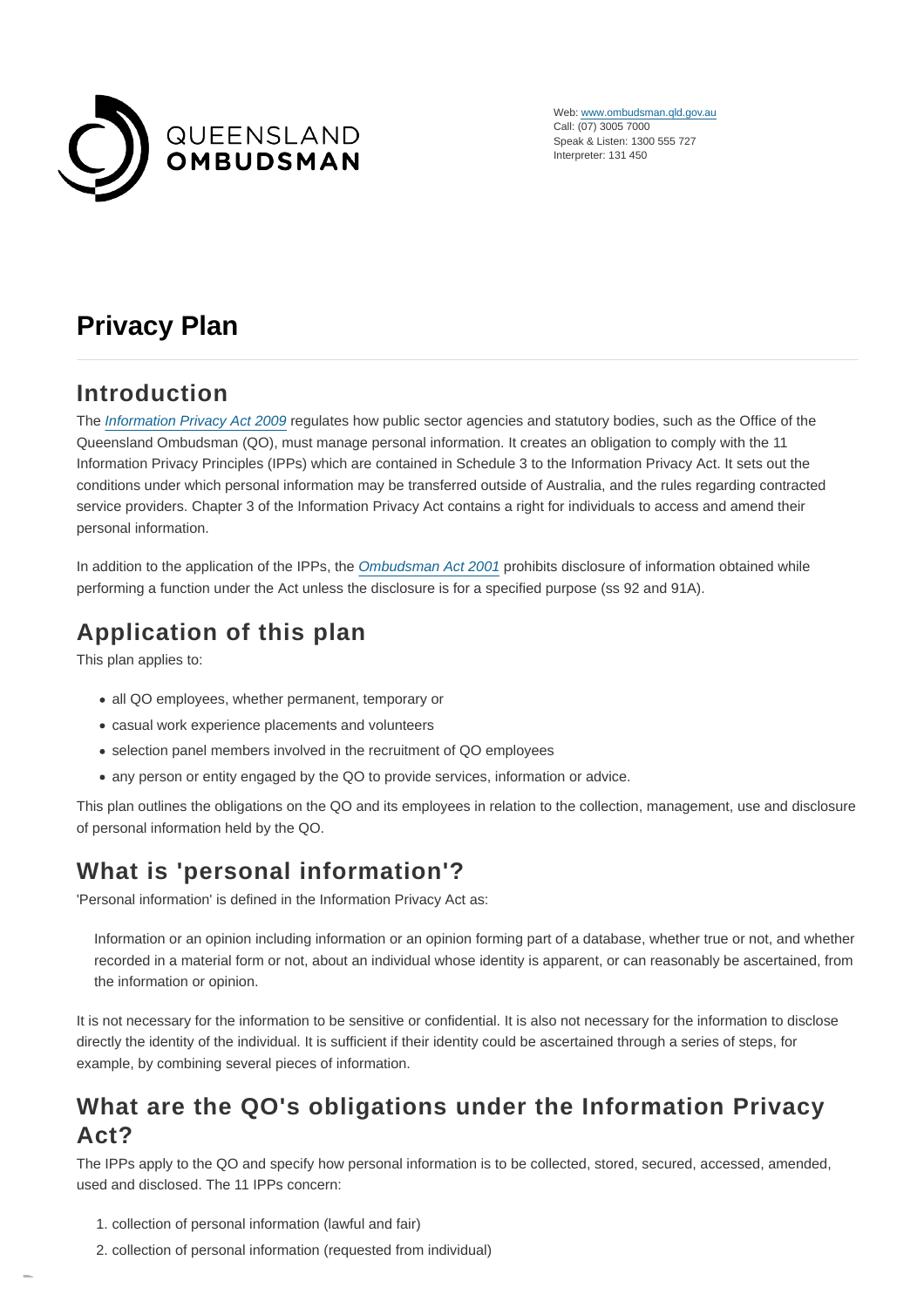- 3. collection of personal information (relevance etc.)
- 4. storage and security of personal information
- 5. providing information about documents containing personal information
- 6. access to documents containing personal information
- 7. amendment of documents containing personal information
- 8. checking of accuracy etc. of personal information before use by agency
- 9. use of personal information only for relevant purpose
- 10. limits on use of personal information
- 11. limits on disclosure.

# **IPPs 1-3: Collection of personal information**

The QO can only collect personal information for a lawful purpose directly related to its functions and activities. The purpose for collection should be specific and current and the information must be complete and up-to-date. The QO must not collect information in a way that is unfair or unlawful, and the collection must not intrude unreasonably into the personal affairs of the person.

When personal information is being collected, the QO must take reasonable steps to inform the individual:

- the purpose of collecting the information
- whether the collection is authorised by or required under law
- any person, body or agency to whom the information is normally disclosed.

## **IPP 4: Security of personal information**

The QO must ensure that the information it holds is protected by reasonable security safeguards against loss, unauthorised access, use, modification or disclosure, or any other misuse.

Contracts between the QO and external service providers must include provisions to protect personal information holdings.

# **IPPs 5-7: Access to and amendment of personal information**

The Information Privacy Act requires that the QO provide individuals with access to their own personal information held by the QO, except if this is not permitted by law. The QO must take all reasonable steps to ensure the personal information held by the QO is accurate, relevant, complete, up to date and not misleading. The QO must also allow an individual to request amendment of any inaccurate, irrelevant, out-of-date, incomplete or misleading personal information.

The categories of personal information held by the QO are identified below, as are the processes for making an application to access or amend personal information.

# **IPPs 8-10: Use of personal information**

Before the QO uses personal information contained in a document under its control, the QO must take reasonable steps to ensure that personal information is accurate, up-to-date, relevant and complete before using it.

The QO must not use personal information for any purpose other than the purpose for which it was collected, unless:

- the individual has expressly or impliedly agreed to the use
- there are reasonable grounds to believe that the disclosure is necessary in order to prevent or lessen a serious threat to the life, health, safety or welfare of an individual, or public health, safety and welfare
- the use is required or authorised by law
- $\bullet$  the use is reasonably necessary for certain law enforcement activities (see IPP 10(1)(d))
- the use is directly related to the purpose for which the information was obtained
- the use is necessary for research or statistical analysis in the public interest and certain preconditions are met (see IPP 10(1)(f)).

# **IPP 11: Disclosure of personal information**

The QO must not disclose personal information to a third party unless one of the following exceptions applies: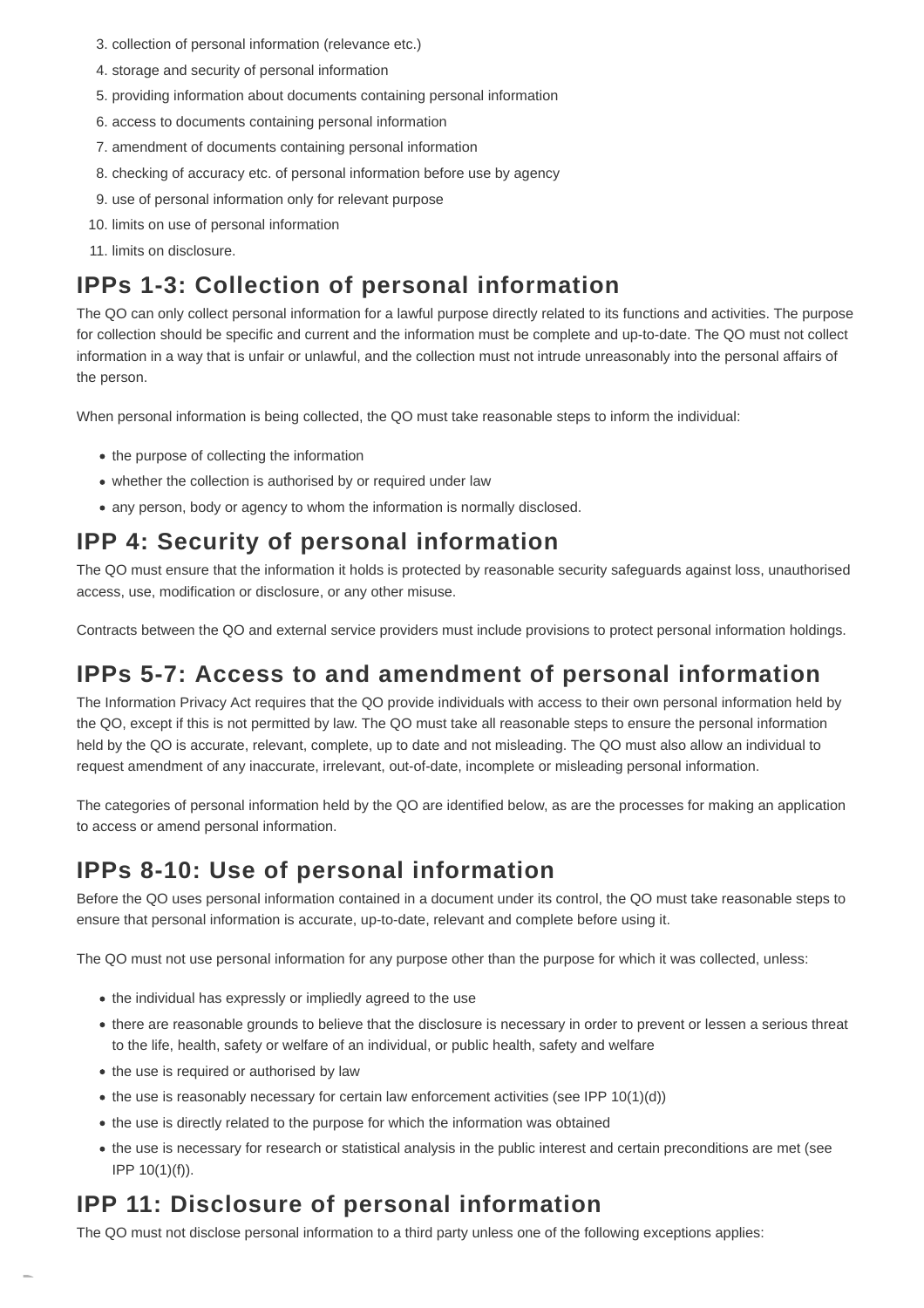- the individual is reasonably likely to be aware that the information is usually passed to the other entity
- the individual has expressly or impliedly agreed to the disclosure
- there are reasonable grounds to believe that the disclosure is necessary in order to prevent or lessen a serious threat to the life, health, safety or welfare of an individual, or public health, safety and welfare
- the disclosure is authorised or required under a law
- $\bullet$  the use is reasonably necessary for certain law enforcement activities (see IPP 11(1)(e) and (ea))
- the use is necessary for research or statistical analysis in the public interest and certain preconditions are met (see IPP 11(1)(f))
- the information is used for a commercial purpose involving the QO's marketing of anything to the individual, but only if it is satisfied on reasonable grounds that the considerations listed in IPP 11(4) are met.

### **Transferring information overseas**

The Information Privacy Act specifically regulates the transfer of personal information to entities outside Australia.

Information can only be transferred outside Australia by the QO if:

- the person agrees to the transfer; or
- the transfer is authorised or required by law; or
- there are reasonable grounds to believe that the transfer is necessary in order to prevent or lessen a serious threat to the life, health, safety or welfare of an individual, or public health, safety and welfare; or
- two or more of the following apply:
	- o the recipient is subject to binding privacy obligations that are substantially similar to the IPPs
	- o the transfer is necessary to perform the QO's functions in relation to the individual
	- the transfer is for the benefit of the individual and it is not possible to seek their consent, but if sought it would likely be given
	- reasonable steps have been taken to ensure the information is protected.

### **Third party service providers**

If the QO enters into a contract or other arrangement for the provision of services associated with the performance of any of the QO's functions, the QO must take all reasonable steps to ensure that the service provider is required, in discharging its obligation under the contract or arrangement, to comply with the relevant obligations contained in the Information Privacy Act, as if it were the QO.

The QO must ensure that the contract or arrangement contains appropriate privacy clauses, or documents steps taken to require the contractor to comply with the Information Privacy Act.

### **Acts administered by the QO**

The Ombudsman's jurisdiction, powers and functions are contained in the Ombudsman Act, which authorises the collection and use of personal information. The Ombudsman is also the oversight agency for the Public Interest Disclosure Act.

### **Categories of personal information collected by the QO and how the information may be used/disclosed**

The types of personal information the QO may collect, and the ways in which that information may be used, are as follows:

#### **Personal information about complainants, third parties or officials obtained in the course of receiving, and responding to, inquiries about the Ombudsman Act or the jurisdiction of the Office**

This information may comprise a wide range of personal information of any type. It is used in responding to, assessing or investigating inquiries or jurisdictional issues under the Ombudsman Act and the compilation of statistics for internal use or publication (in a de-identified form). Any employee with responsibility for receiving and responding to inquiries, or the associated administrative activities, and any employee responsible for supervising such activities, may have access to it.

The Ombudsman Act (ss 92 and 91A) restricts the disclosure of information related to an inquiry (or investigation) except for purposes permitted under the Act including purposes connected with the Ombudsman's performance of the functions of investigating complaints and helping agencies improve their administrative practice, and the publication of reports to agencies, Ministers and Parliament.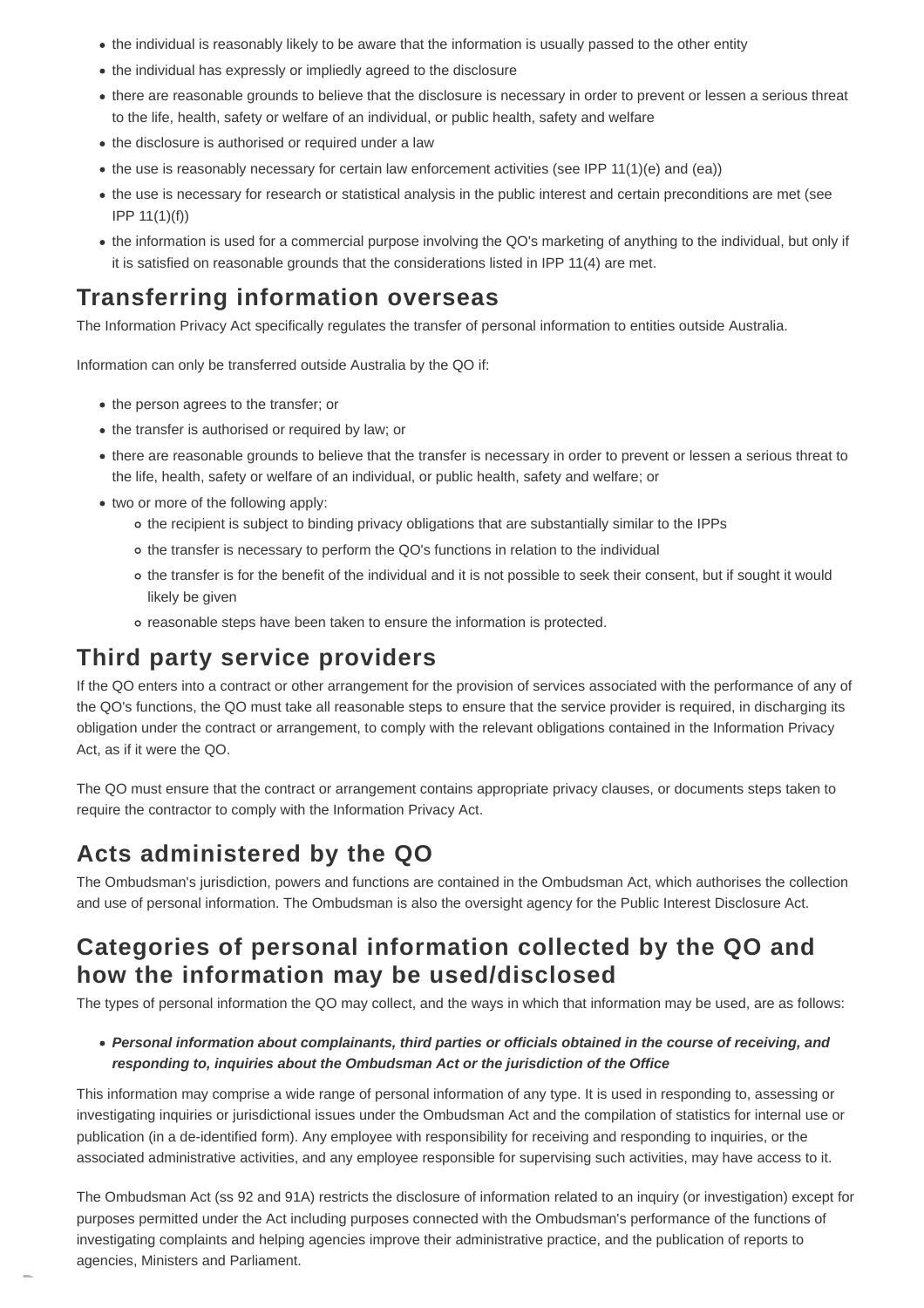This information may be disclosed to the agency complained about in order to obtain that agency's response to the details of the complaint or to seek clarification or further information.

This information may, with the complainant's consent (where it is reasonably able to be obtained), be referred to another agency to deal with where necessary or appropriate.

### **Personal information about complainants, third parties or officials received in the course of receiving, assessing and responding to complaints, and conducting investigations, under the Ombudsman Act**

This information may comprise a wide range of personal information of any type. It is used in receiving, assessing and responding to complaints or conducting investigations under the Ombudsman Act and the compilation of statistics for internal use or publication (in a de-identified form). Any employee with responsibility for conducting, or assisting in, or supervising, the relevant investigation or associated administrative activities, may have access to it.

The Ombudsman Act (ss 92 and 91A) restricts the disclosure of information related to an investigation (or inquiry) except for purposes permitted under the Act including purposes connected with the Ombudsman's performance of the functions of investigating complaints and helping agencies improve their administrative practice, and the publication of reports to agencies, Ministers and Parliament.

This information may be disclosed to the agency complained about in order to obtain that agency's response to the details of the complaint or to seek clarification or further information.

### **Personal information about complainants, third parties or officials received in the course of receiving and dealing with complaints referred to the Ombudsman from another agency**

This information may comprise a wide range of personal information of any type. It is used in conducting investigations under the Ombudsman Act and the compilation of statistics for internal use or publication (in a de-identified form). Any employee with responsibility for conducting, or assisting in, or supervising, the relevant investigation or associated administrative activities, may have access to it.

The Ombudsman Act (ss 92 and 91A) restricts the disclosure of information related to an investigation (or inquiry) except for purposes permitted under the Act including purposes connected with the Ombudsman's performance of the functions of investigating complaints and helping agencies improve their administrative practice, and the publication of reports to agencies, Ministers and Parliament.

This information may be disclosed to the agency complained about in order to obtain that agency's response to the details of the complaint or to seek clarification or further information.

### **Personal information about complainants, which is collected and used in the course of conducting surveys**

Information about complainants may be used to conduct surveys at the conclusion of an investigation to help the QO to assess and improve the performance of its functions, and to compile relevant statistics for internal use or publication (in a de-identified form).

Complainants are given an opportunity to advise the QO that they do not wish to be surveyed.

Information that identifies complainants (name and contact details only) may be provided to an external company solely for the purpose of that company conducting surveys on behalf of the QO.

The QO enters into agreements with these external companies which require that they must comply with the Information Privacy Act and keep all personal information about complainants confidential, and must not disclose that information, or any information they receive in the course of conducting the survey, to any person other than an employee of the QO.

### **Personal information about our employees that is received or collected in the course of conducting human resource management functions**

Employee personnel records consist of personnel, payroll, recruitment, performance appraisal and other records. The information collected may include name, date of birth, occupation, employee identification number, gender, medical information, qualifications, next of kin, relationship details, details of pay and allowances, travel records, personal financial information, leave details, time sheet information and overtime records, work reports, employment history, staff awards, disciplinary investigations and actions, performance assessments and criminal convictions, and records of information technology system usage.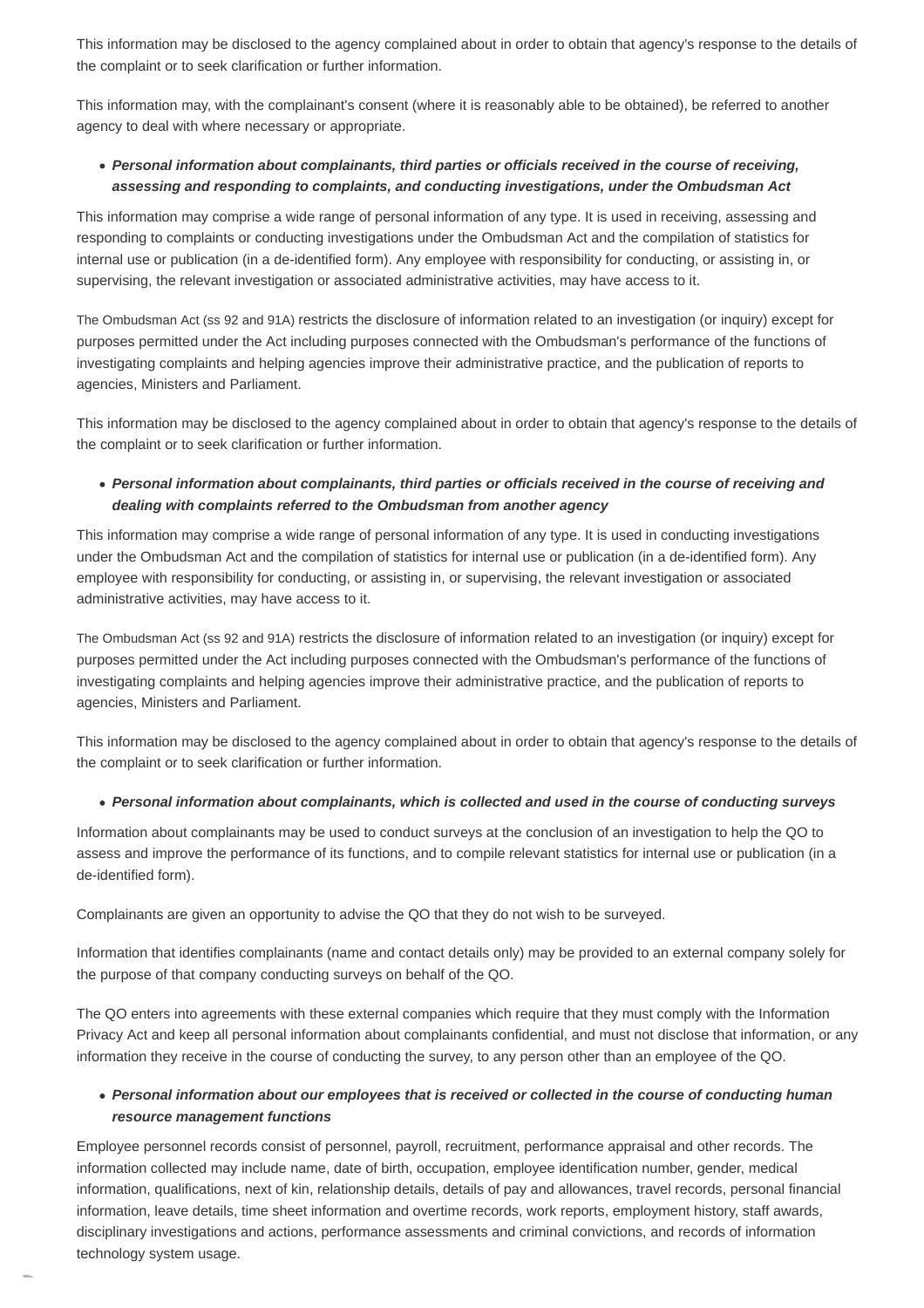Personnel information relates to current and former employees (including casual and temporary).

This information is used for the QO's internal human resource management functions, including assessing whether employees are complying with policies and procedures. It is also used to protect the QO's IT systems, and maintain computer and network system performance and security.

Limited and specific personal information is disclosed to third parties as appropriate, including Q-Super, the Australian Taxation Office, organisations in receipt of payroll deductions, external medical/emergency personnel, external payroll providers, Queensland Parliamentary Service internal and external auditors, QO internal and external auditors, banks, etc. Otherwise, information is only disclosed to third parties with the permission of the employee or as required by law (for example, to the Crime and Corruption Commission in connection with allegations of corruption).

#### **Recruitment**

Recruitment records may consist of applications for employment with the QO, records relating to referee checks, interview notes, selection panel assessments, criminal history checks, serious disciplinary history checks, etc.

This information is collected and used solely for the purpose of selecting employees. It may be accessed by employees appointed to sit on selection panels, the delegate responsible for approving appointments, and any employee assisting with the administrative functions associated with recruitment.

Applications for employment may also be disclosed to third parties forming part of a selection panel, and relevant details about a person's application may be disclosed to a person's nominated referees in the event their application warrants a referee check. Information about the selection panel's assessment of the successful applicant may be disclosed to other applicants as part of a feedback process, but otherwise, this information is not further disclosed without the consent of the individual.

### **Personal information about government agency officers who contact the QO with training inquiries, and who participate in training courses conducted by the QO**

The QO collects personal information (name, contact details, employment details, etc) about government agency employees in connection with carrying out its training functions. Persons who attend training courses conducted by the QO or who contact the QO with an inquiry about training are asked to supply personal information that facilitates the conduct of the training.

This information is collected and used solely for the purpose of conducting training and enhancing and improving the training services provided by the QO, and to compile relevant statistics for internal use or publication (in a de-identified form).

#### **Personal information about persons leaving messages on the QO's voicemail service and CCTV footage**

If a person telephones the QO and leaves a voicemail message, the original recorded message will be deleted but a copy will be transferred to the relevant case file on the Office's electronic case management system. Employees responsible for receiving, assessing, responding to, investigating and internally reviewing complaints may have access to this information.

Persons visiting the QO's premises will be recorded by way of closed circuit television security system (CCTV). CCTV images are recorded, collected, stored, monitored and reviewed for the purposes of promoting the health and safety of employees, public safety, security, crime prevention and detention. QO employees may access these images in connection with their duties. Queensland Government security staff responsible for maintaining the security of the building may also access these images in connection with their duties. In the event of a threat to the health and/or welfare of employees of the QO or another agency housed in the building, a copy may be provided to other agencies housed in the building. A copy may also be provided to the Queensland Police Service for the purposes of investigating the possible commission of an offence.

Further information is detailed in our [CCTV policy.](https://www.ombudsman.qld.gov.au/About-us/Contact-us/Closed-circuit-television-security-system/closed-circuit-television-security-system)

### **Personal information about suppliers and potential suppliers of goods and services to the Office who are trading as individuals**

This information is used only to facilitate the supply of, and payment for, goods and services by the QO. It may include names, contact details, bank account information and Australian Business Numbers and credit/debt information.

All of the information in the above-mentioned categories is retained for variable periods according to the applicable provisions of a Retention and Disposal schedule approved by Queensland State Archives under the [Public Records Act](https://www.legislation.qld.gov.au/LEGISLTN/CURRENT/P/PublicRecA02.pdf)